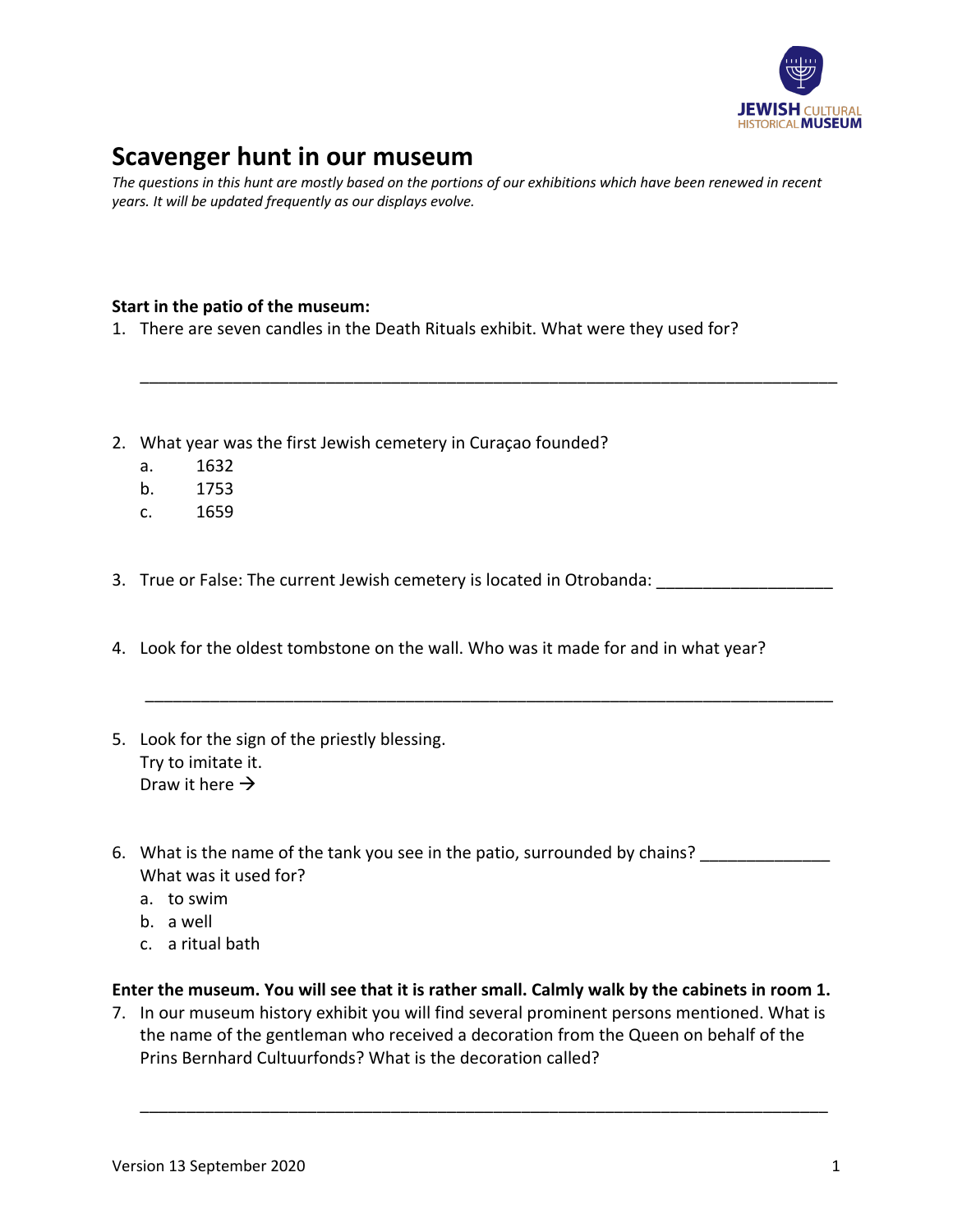- 8. Who was the first president of the museum foundation? 9. When did the Jewish Cultural Historical Museum open to the public? a. January 15, 1980 b. November 15, 1970 c. December 15, 1990 10. The Sephardic Jews originated from\_\_\_\_\_\_\_\_\_\_\_\_\_\_\_\_\_\_\_\_\_\_\_\_\_ and they had settled where before arriving in Curaçao? a. Lisbon b. Paris c. Amsterdam 11. True or False: the Jewish quarter in Curaçao was near the Isla oil refinery \_\_\_\_\_\_\_\_\_\_\_\_\_\_\_\_\_\_\_\_\_\_\_\_\_\_\_\_\_\_ 12. In what year did the first Jew arrive on Curaçao? a. 1634 b. 1750 c. 1578 13. In the exhibit featuring houses of worship there are several pointers displayed. They resemble a hand. What is the pointer called in Hebrew? \_\_\_\_\_\_\_\_\_\_\_\_\_\_\_\_\_\_\_\_\_\_\_\_\_ 14. There is a former house of worship near Wilhelmina Park. What was it called? \_\_\_\_\_\_\_\_\_\_\_\_\_\_\_\_\_\_\_\_\_\_\_\_\_\_\_\_\_\_\_\_\_\_\_\_\_\_\_\_\_\_\_\_\_\_\_\_\_\_\_\_\_\_\_\_\_\_\_\_\_\_\_\_\_\_\_\_\_\_\_\_
- 15. There is a seven branched lamp displayed. What holiday is it used for?
	- a. Passover
	- b. Yom Kippur
	- c. Chanukah

## **Walk up the UP stairs. There will find a table set for the Pesach Seder.**

\_\_\_\_\_\_\_\_\_\_\_\_\_\_\_\_\_\_\_\_\_\_\_\_\_\_\_\_\_\_\_\_\_\_\_\_\_\_\_\_\_\_\_\_\_\_\_\_\_\_\_\_\_\_\_\_\_\_\_\_\_\_\_\_\_\_\_\_\_\_\_\_

16. What do Jews celebrate during Pesach?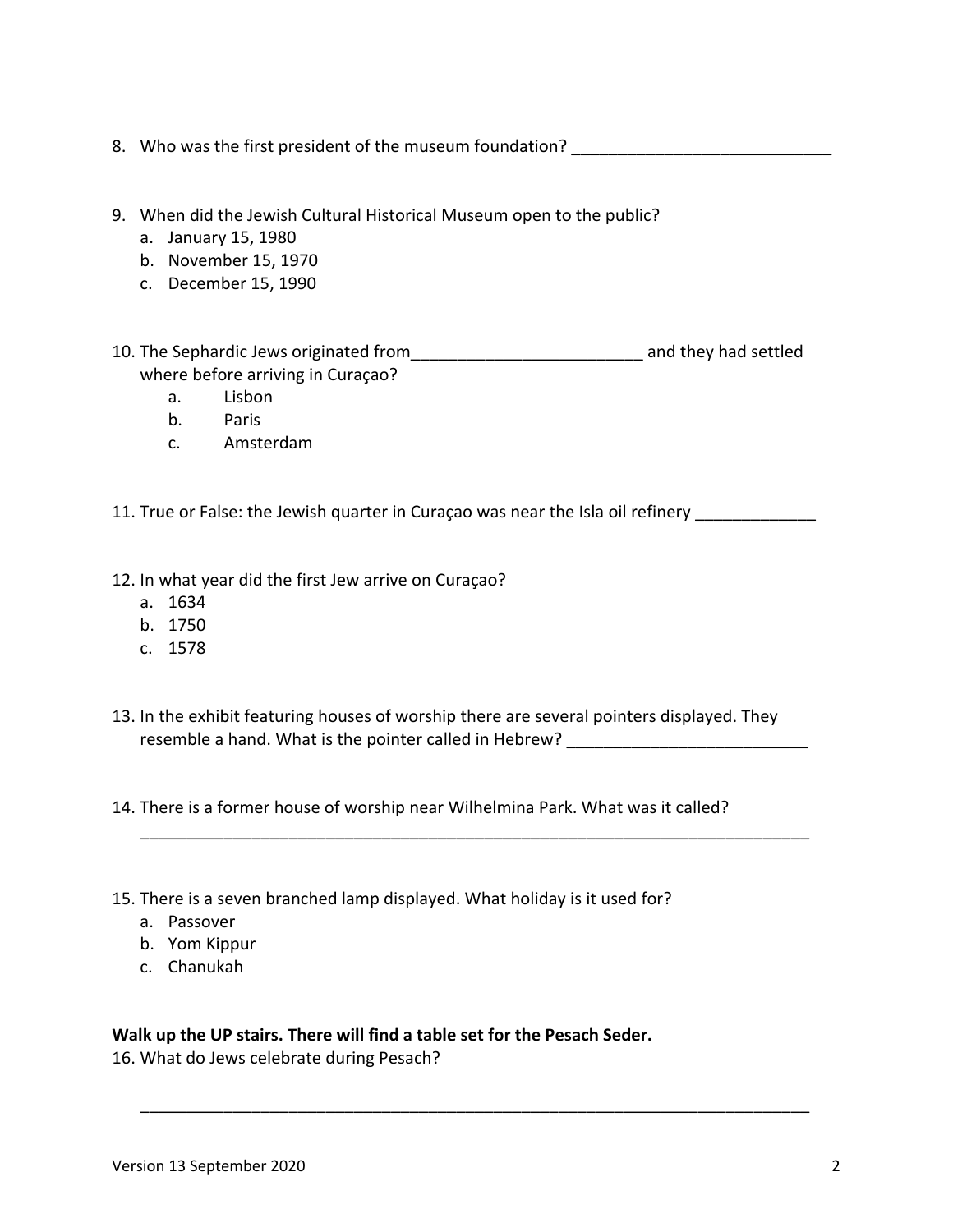17. The oldest Torah scroll in this room is from 1920 or 1320?

### **Continue walking, in room 4 you see a typical Curaçao kitchen of a Jewish family in the early days.**

\_\_\_\_\_\_\_\_\_\_\_\_\_\_\_\_\_\_\_\_\_\_\_\_\_\_\_\_\_\_\_\_\_\_\_\_\_\_\_\_\_\_\_\_\_\_\_\_\_\_\_\_\_\_\_\_\_\_\_\_\_\_\_\_\_\_\_\_\_\_\_\_\_\_\_

\_\_\_\_\_\_\_\_\_\_\_\_\_\_\_\_\_\_\_\_\_\_\_\_\_\_\_\_\_\_\_\_\_\_\_\_\_\_\_\_\_\_\_\_\_\_\_\_\_\_\_\_\_\_\_\_\_\_\_\_\_\_\_\_\_\_\_\_\_\_\_\_\_\_\_

\_\_\_\_\_\_\_\_\_\_\_\_\_\_\_\_\_\_\_\_\_\_\_\_\_\_\_\_\_\_\_\_\_\_\_\_\_\_\_\_\_\_\_\_\_\_\_\_\_\_\_\_\_\_\_\_\_\_\_\_\_\_\_\_\_\_\_\_\_\_\_\_\_\_\_

\_\_\_\_\_\_\_\_\_\_\_\_\_\_\_\_\_\_\_\_\_\_\_\_\_\_\_\_\_\_\_\_\_\_\_\_\_\_\_\_\_\_\_\_\_\_\_\_\_\_\_\_\_\_\_\_\_\_\_\_\_\_\_\_\_\_\_\_\_\_\_\_\_\_\_

\_\_\_\_\_\_\_\_\_\_\_\_\_\_\_\_\_\_\_\_\_\_\_\_\_\_\_\_\_\_\_\_\_\_\_\_\_\_\_\_\_\_\_\_\_\_\_\_\_\_\_\_\_\_\_\_\_\_\_\_\_\_\_\_\_\_\_\_\_\_\_\_\_\_\_

18. When a person does nor mix milk products with meat, what is that called?

19. We see a few baby dresses, when are they worn?

20. Who is the large painting in this room portraying?

21. Why was he so important? Can you tell us anything else about him?

22. Name the person who helped raise the children in Sephardic Jewish families:

#### **Walk downstairs to the RITUALS room:**

23. There are two similar chairs. What are they used for?

- a. Circumcisions
- b. to be blessed
- c. to rest

24. There is a silver tray in the Wedding exhibit. When was it made and why is it dented?

25. True or False: the ceremonial horns are called Trumpets

26. Every year an ancient oil lamp is lit for the Festival of Lights. What year does it date back to and what is the name of the festival in Hebrew?

\_\_\_\_\_\_\_\_\_\_\_\_\_\_\_\_\_\_\_\_\_\_\_\_\_\_\_\_\_\_\_\_\_\_\_\_\_\_\_\_\_\_\_\_\_\_\_\_\_\_\_\_\_\_\_\_\_\_\_\_\_\_\_\_\_\_\_\_\_\_\_\_\_\_\_

\_\_\_\_\_\_\_\_\_\_\_\_\_\_\_\_\_\_\_\_\_\_\_\_\_\_\_\_\_\_\_\_\_\_\_\_\_\_\_\_\_\_\_\_\_\_\_\_\_\_\_\_\_\_\_\_\_\_\_\_\_\_\_\_\_\_\_\_\_\_\_\_\_\_\_